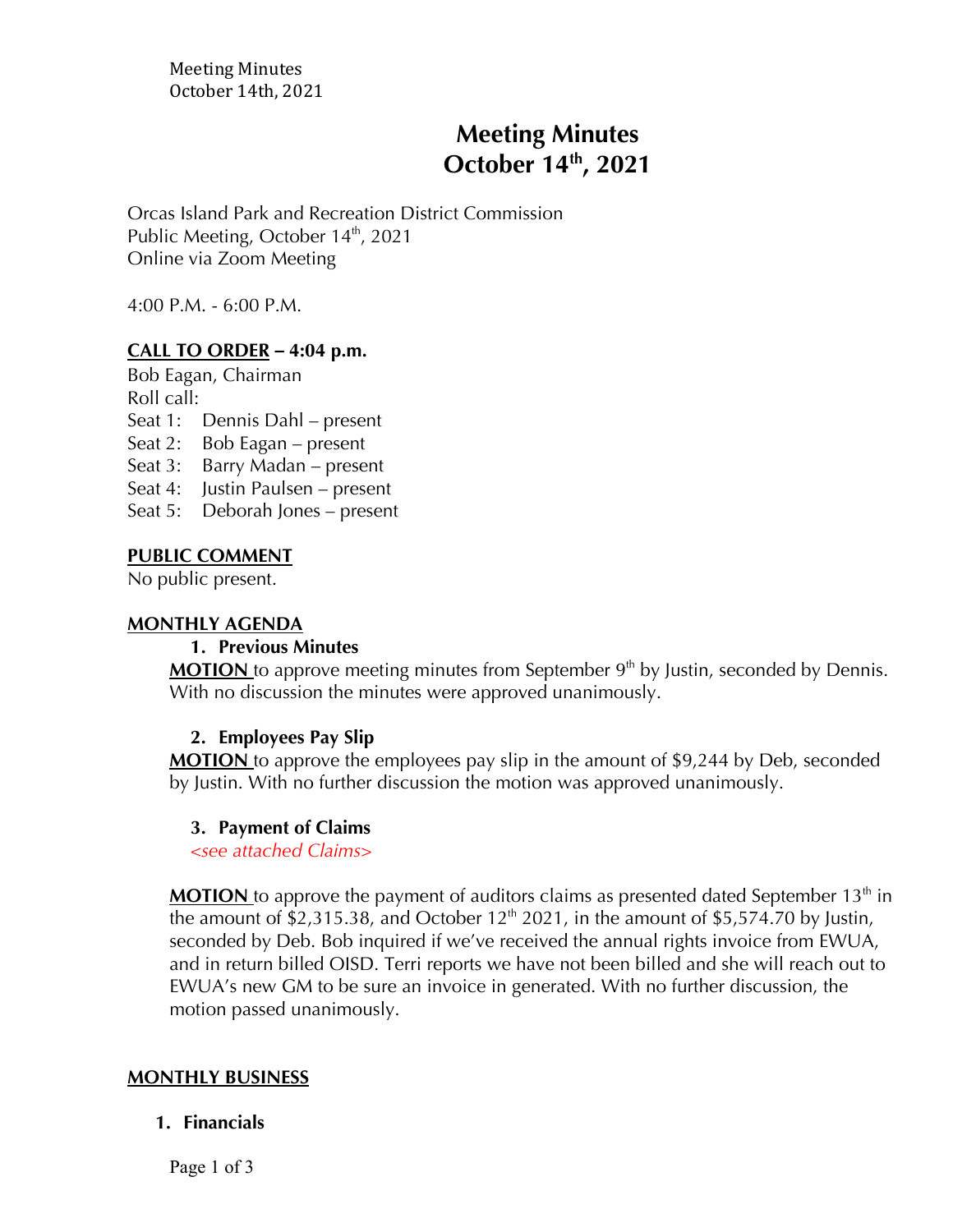Meeting Minutes October 14th, 2021

> • Terri presented the financials for the period ending 9-30-2021. Ending cash for the period is \$337,860 which represents a positive budget variance of \$147,886**.** It was noted that the ActiveNet check was delayed in delivery due to a configuration error. ActiveNet had our disbursement account turned off on their side of the system.

### **2. Director's Report**

• See below.

### **UNFINISHED BUSINESS**

### **1. COVID-19 Business Operations, Programs and Staffing** –

- Terri reports there are 11 new reported COVID-19 cases at the public school. So far we have not heard of any exposure through OIPRD programming.
- Due to limited availability Kim will need to scale back to a support role, which opens the Program Assistant position back up. We are also looking for afternoon and evening staff for program support. Terri will be holding interviews with previous applicants for filling the vacant positions.

# **2. Continue Levy Timeline/Ballot/Budget Discussion** –

• Commissioners discussed getting information out about the vote. Bob feels it would be good to clarify the District only has Buck Park and does not include Eastsound Village Green.

# **NEW BUSINESS**

# **1. Review 2022 Proposed Budget**

• Commissioners discussed two proposed budgets – one to reflect assessment based on an approved levy renewal, and the other to reflect the levy as-is with a 1% increase.

### **2. Set date for 2022 Budget Hearing**

• The Board of Commissioners will hold the Public Hearing on the 2022 Budget on Thursday, November  $11<sup>th</sup>$  at 2021.

### **ADJOURNMENT**

**MOTION** to adjourn by Dennis, seconded by Justin, with no further discussion the meeting adjourned at 5:47 p.m.

# *Addenda:*

*Claims Payment October 14th*

Public Meeting minutes October 14<sup>th</sup>, 2021

Page 2 of 3